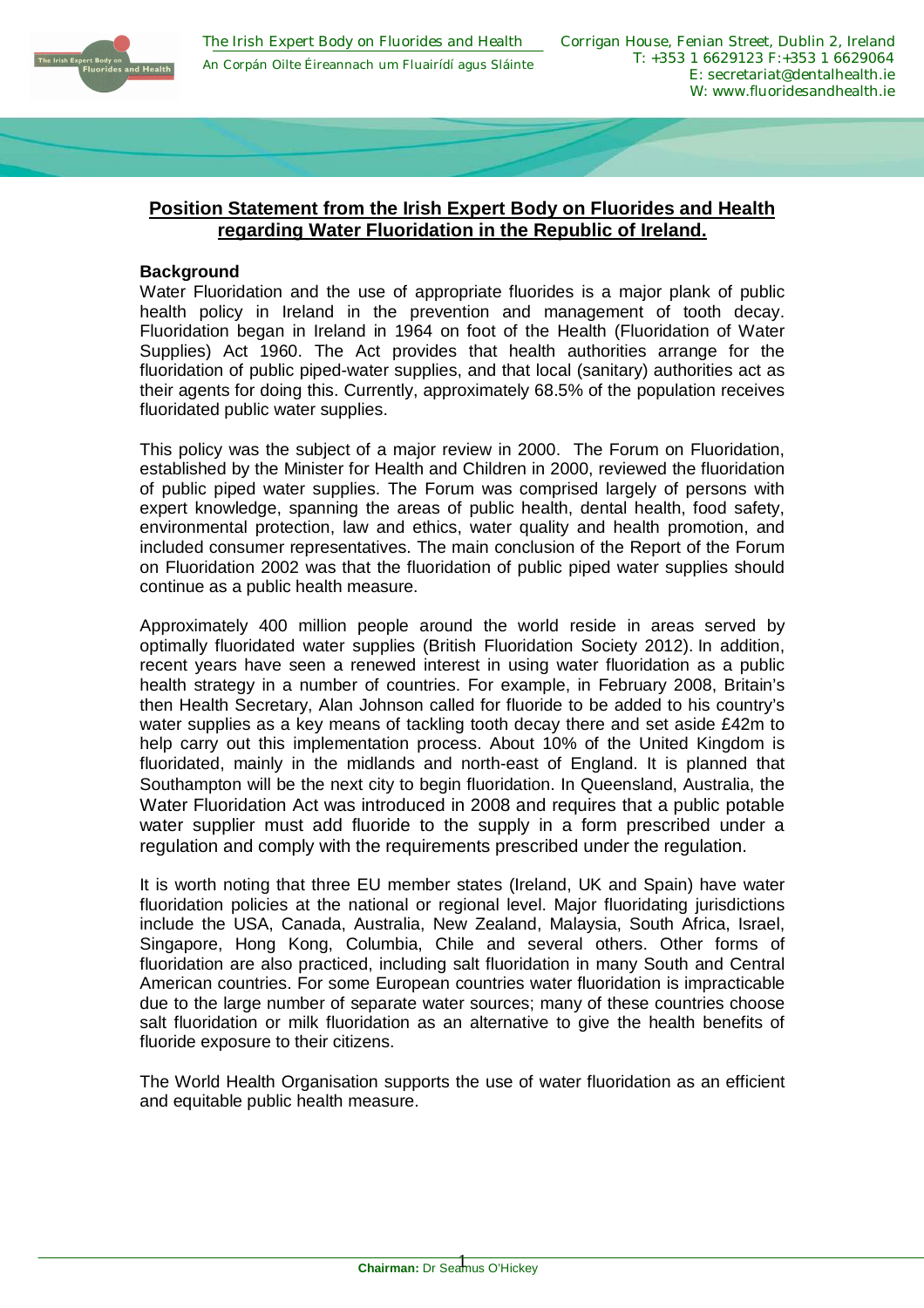

### **Legal Basis for Water Fluoridation**

Water fluoridation is compatible with Irish, European and International law. The Health (Fluoridation of Water) Act 1960 and subsequent Statutory Instruments provide the statutory basis for the fluoridation of water in Ireland.

The EU Commission has determined that there are no European legal impediments to water fluoridation in any member state (EU Petitions 0210/2007 and 0211/2007). The Commission also noted that there are no international treaties which impinge on the right of a member state to avail of water fluoridation programmes. EU law defines a maximum permitted concentration of 1.5ppm for public water supplies through its drinking water directives. The maximum permitted level for water fluoridation schemes in Ireland is 0.8ppm.

The Code of Practice on the Fluoridation of Drinking Water 2007 was prepared by the Expert Body to implement Recommendation 2 of the Forum on Fluoridation 2002 the purpose of which is to ensure safe, efficient and effective implementation of the technical aspects on the procedure for the fluoridation of drinking water, by all personnel involved and hence to ensure that:

The fluoride concentration of fluoridated water supplied to the consumer will be within limits set by Irish and European legislation.

The Expert Body will continuously review this Code of Practice.

### **Health Issues**

A number of claims have been made for many years in various media in relation to water fluoridation and potential health issues.

The Forum on Fluoridation Report (2002) considered these issues and found there was no valid evidence at that time of any negative health effects. "The best available and most reliable scientific evidence indicates, that at the maximum permitted level of fluoride in drinking water at 1 part per million, human health is not adversely affected" (Forum on Fluoridation, 2002)

Similar reviews have been conducted in many countries including the United Kingdom (York Review 2000, MRC 2002), Australia (2008), Canada (2010), and United States (2006). None of these reports have established any basis for considering that artificially fluoridated water poses any systemic health risks.

The EU Scientific Committee on Health and Environmental Risks (SCHER), published its 'Opinion on critical review of any new evidence on the hazard profile, health effects, and human exposure to fluoride and the fluoridating agents of drinking water' – 16 May 2011. The SCHER report concluded that there are no known health implications from fluoridating water at levels used in the EU. It also considered the possibility of wider environmental damage and concluded that the evidence did not demonstrate any untoward effects from fluoridation.

Fluoride which is not excreted by the body tends to be retained primarily by calcified tissue, much of the research has focused on potential effects on bone, particularly regarding skeletal fluorosis, bone fractures and bone cancer. As the SCHER report notes *'the occurrence of endemic skeletal fluorosis has not been reported in the EU general population'.*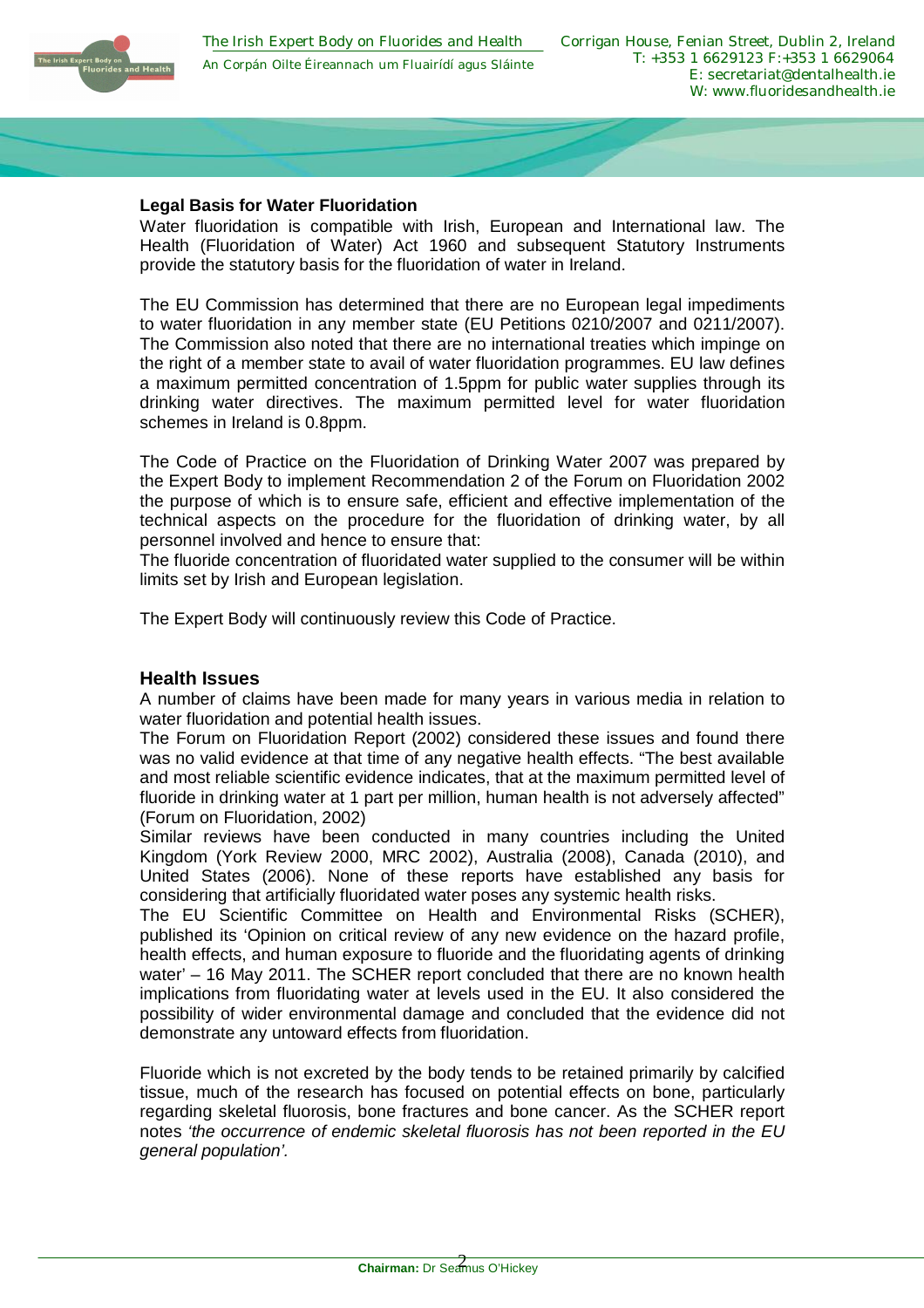On the basis of the best available evidence to date regarding fluoride levels in drinking water at levels aimed at controlling dental decay, SCHER further states '*there is not sufficient evidence linking fluoride in the drinking water to the development of osteosarcoma'* . Similarly the York Review states that no evidence is associated with increased risk of any other kind of bone cancer in humans or of an increased bone fracture risk for people consuming optimally fluoridated water.

Some claims have been made concerning other potential health effects, largely on the basis of laboratory experiments rather than human epidemiological studies. The Expert Body notes the view of the American Council on Science and Health (ACSH) which stated 'The arguments that tie water fluoridation to a whole host of health risks have little substance. Most of the studies that these arguments are based on involve either human exposure to much higher levels of fluoride than the U.S. standards, or animal studies in which the lab animals received extremely high doses of fluoride – neither of which is representative of the how the U.S. population will respond to our low levels of fluoride in water' Similarly, the York Review team stated "*Exposure in vitro (laboratory studies) is very different to those in vivo (real life situations).*

The New and Emerging Issues Committee of the Expert Body reviews new studies concerning fluoride as they are published. The Committee has found no studies which cast serious doubt on the safety of water fluoridation.

# **Dental Fluorosis**

There are no known side effects of water fluoridation other than dental fluorosis. Dental fluorosis is a cosmetic or aesthetic condition which refers to the way teeth look; it is a superficial staining of the tooth surface and is not considered to be an adverse health effect. Where such staining occurs it can be removed easily and painlessly in a matter of minutes (at the levels seen in the Republic of Ireland).

This is in contrast to the treatment of tooth decay which may on occasion involve the use of general anaesthesia and hospitalisation. Furthermore, non-treatment of dental fluorosis has no health consequences, whereas non-treatment of dental decay can lead to pain, trauma, disfigurement, loss of teeth and function, problems with nutrition and growth, school absenteeism and significant financial and social cost (Do and Spencer, 2005, Williams et al 2006, Meneghim et al 2007, Ardu et al 2009).

Regularly conducted studies on dental health in Ireland, carried out when the upper limit for fluoridation was 1.0ppm, confirm the low level of dental fluorosis in Ireland (Whelton et al, 2002)

Much of the dental fluorosis occurs from sources other than fluoridated water, such as inappropriate use of fluoride toothpaste (Ketley, O'Mullane and Halbrook, 2004). and is thought to be connected to inappropriate ingestion of fluoride toothpastes, which are generally 1,500 times more concentrated with fluoride than is fluoridated water.

In order to reduce the level of dental fluorosis the Expert Body now recommends that fluoridated toothpaste should not be given to children under 2 years of age. For children aged 2 to 7 years, adults should supervise tooth brushing with fluoridated toothpaste (not less than 1000ppm) and ensure only a small, pea-sized amount of fluoride toothpaste is used and that the toothpaste is spat out and not swallowed.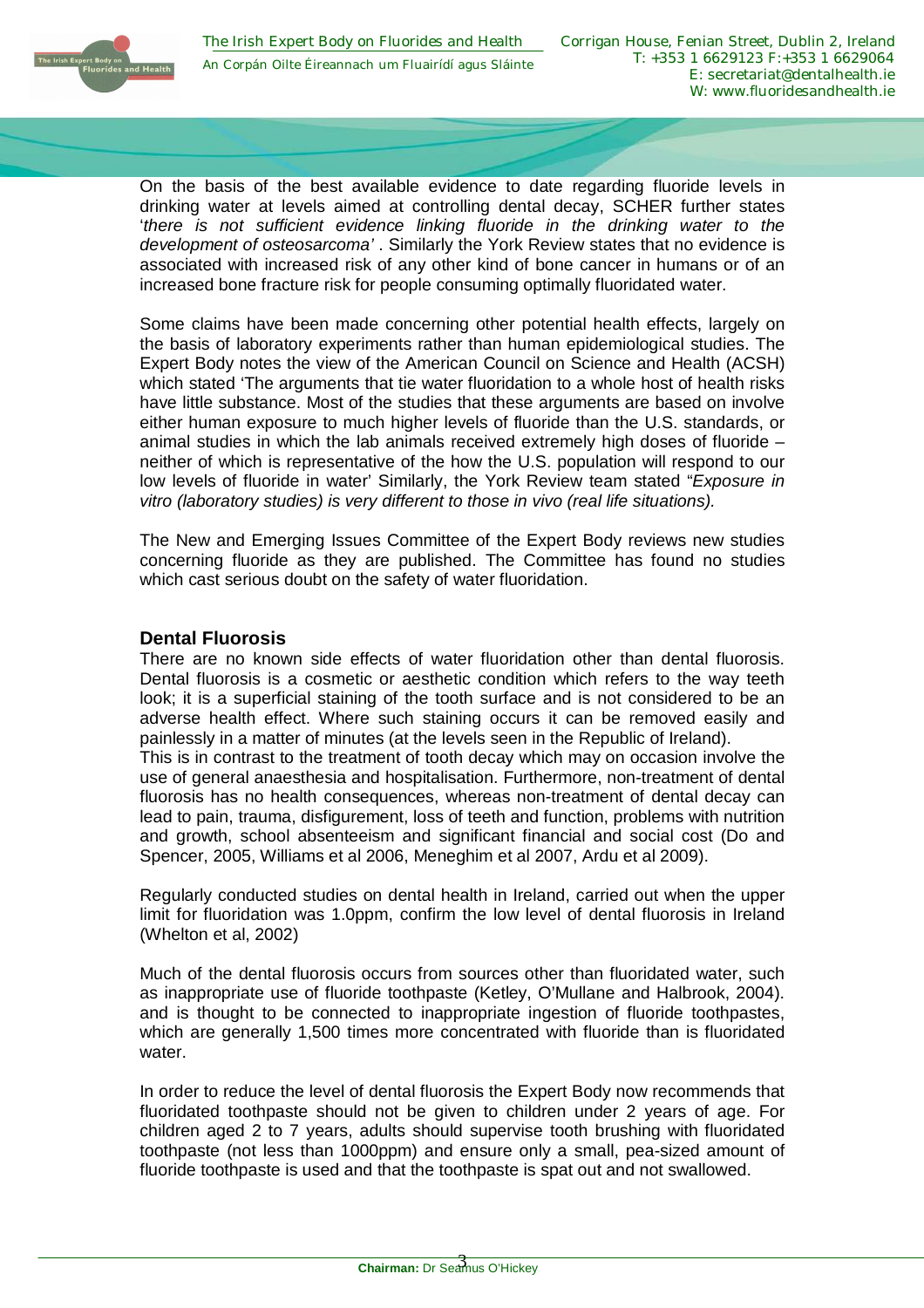

# **Effectiveness**

The effectiveness of water fluoridation in preventing tooth decay continues to be endorsed by a comprehensive range of authoritative international bodies including the World Health Organization, the Center for Disease Control and Prevention, the United States Public Health Service, the United States Surgeon General, the Federation Dentaire Internationale/World Dental Federation, the International Association for Dental Research, the Royal College of Physicians of England, and by major international scientifically validated reviews in many countries. Peer reviewed reports of studies which outline these benefits are widely available in the public domain.

Surveys have been conducted on a regular basis to measure the effectiveness of water fluoridation in the Republic of Ireland including:

National Survey of Children's Dental Survey 1984 National Survey of Adult's Oral Health 1990 Regional Surveys of Children's Oral Health 1990-1999 National Survey of Adult's Oral Health 2001 All-Island Survey of Children's Oral Health 2002 (which included a comparison with caries levels in Northern Ireland) Cross-Border Study of impact of water fluoridation in 16 year olds, 2006

All of these studies showed a substantial benefit in terms of the reduction in tooth decay experience.

The Expert Body is unaware of any evidence to the contrary in Ireland.

Ireland has a very high dental decay risk profile compared to most other European countries. The example of the example of the example of the example of the example Children in the Republic of Ireland (RoI) have amongst the highest frequency of consumption of foods and drinks sweetened with sugar when compared with 34 other countries (WHO). The Irish Health Behaviour in School aged Children (HBSC) Study (2010) showed that overall, 21% reported drinking soft drinks on a daily basis.

The most recent national survey of children's oral health in Ireland found that of those living in areas with fluoridated water 37% of children has dental decay by the age of 5. In areas where there is no fluoride in the water, 55% of all 5 year olds have experienced dental decay.

Water fluoridation is the most cost-effective method of preventing dental decay and thus overcoming the poor risk profile in Ireland.

There is some evidence that water fluoridation may have particular advantages for persons on lower income. The percentage of children under 18 experiencing consistent poverty has increased significantly from 6.3% in 2008 to 8.7% in 2009 (State of the Nations Health – Ireland, 2010). Reducing health inequalities is a matter of fairness and social justice. Creating a fairer society is fundamental to improving the health of the whole population and ensuring a fairer distribution of good health (The Marmot Review 2010).

 Fluoridation has been described by the US Center for Disease Control as one of the top 10 public health successes of the  $20<sup>th</sup>$  century.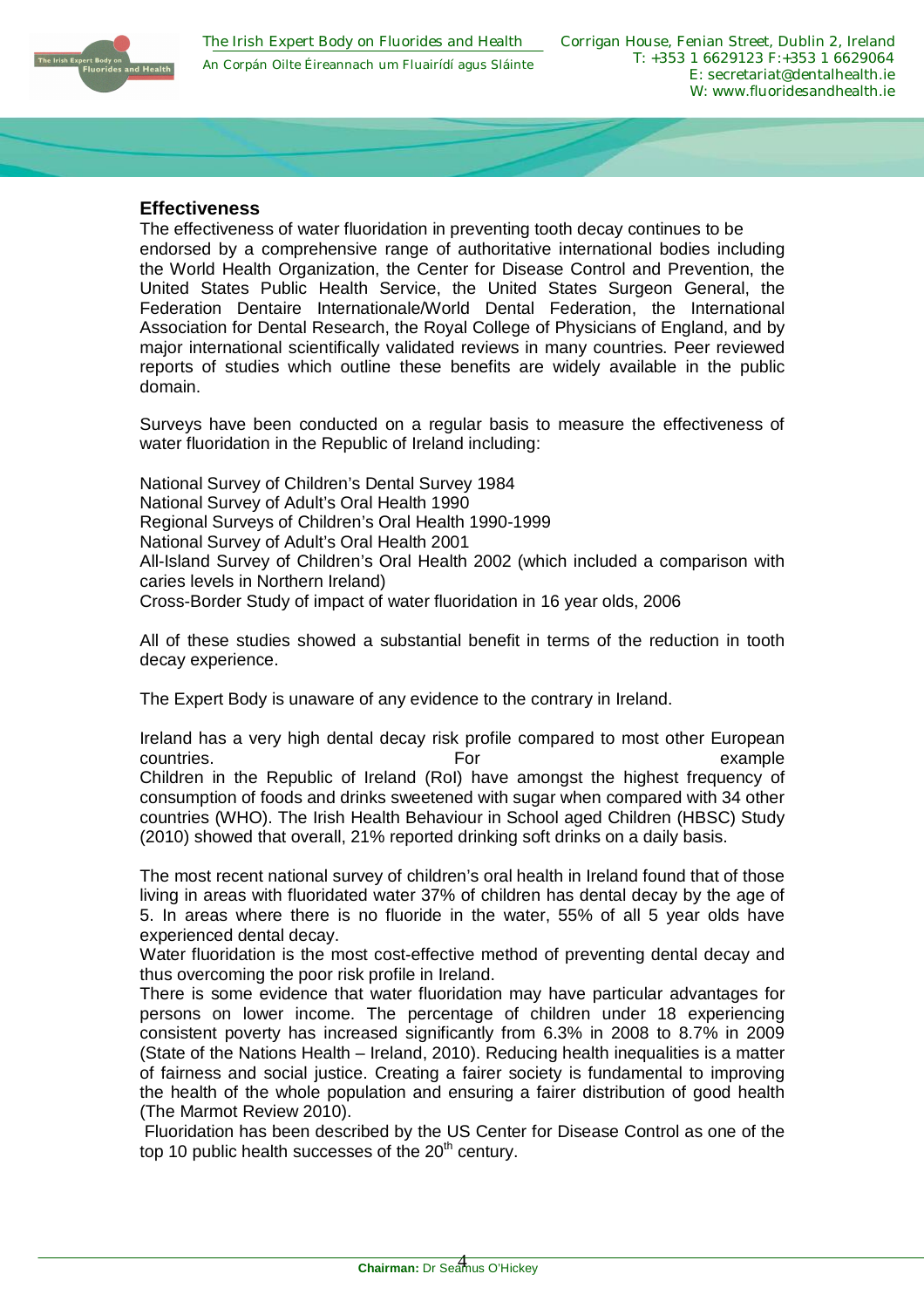

## **Conclusion**

The Expert Body is of the opinion that there continues to be overwhelming evidence that water fluoridation significantly benefits dental health. The Expert Body is satisfied, having studied current peer reviewed scientific evidence worldwide, that water fluoridation, at the optimal level, does not cause any ill effects and continues to be safe and effective in protecting the oral health of all age groups. These views are supported by reputable international agencies and valid scientific articles and reviews.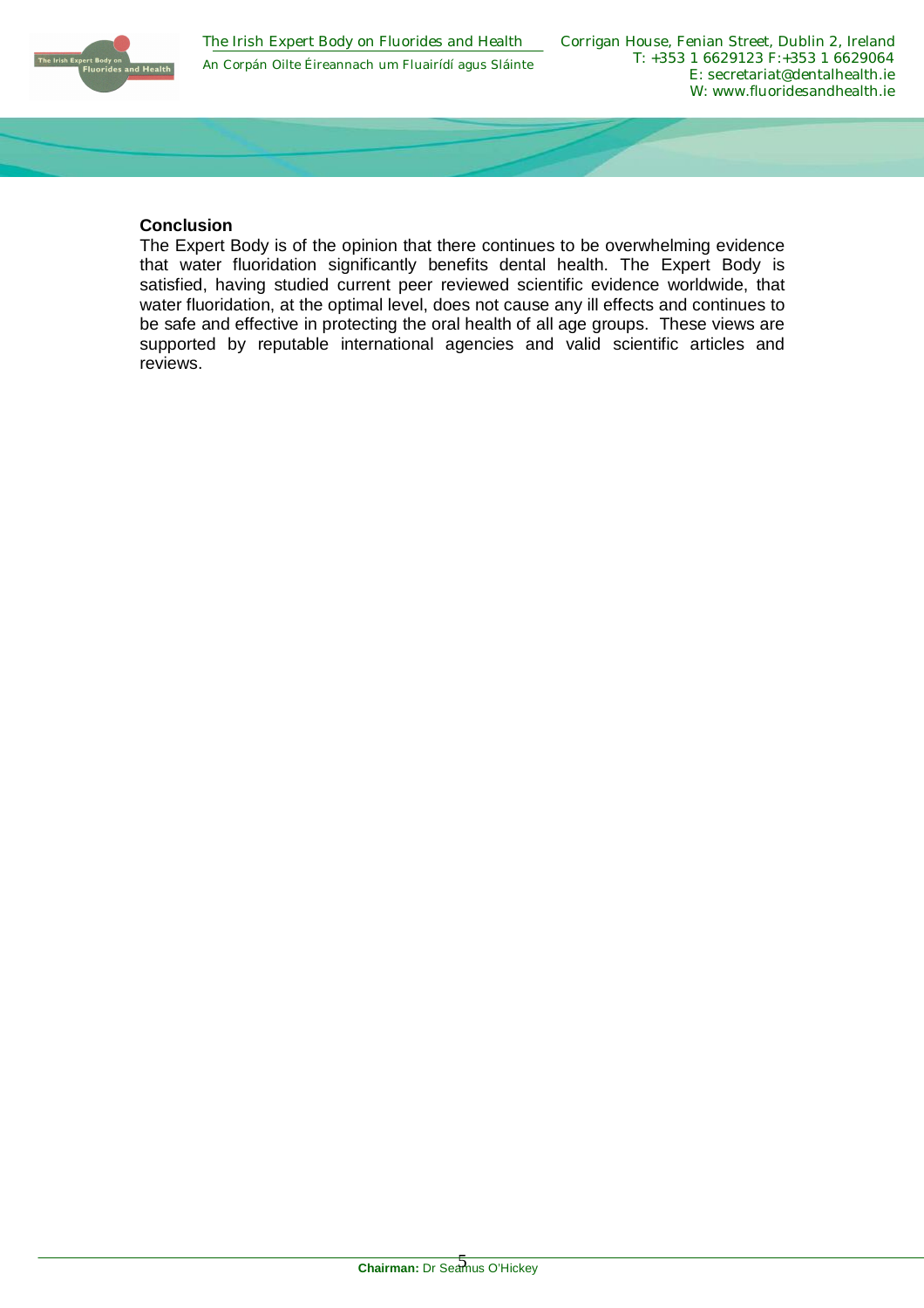

### **References**

Ardu, S. et al (2009) A combined chemo-mechanical approach for aesthetic management of superficial enamel defects. *British Dental Journal* 206 (4): 205-208.

Co-operation and Working Together (CAWT) (2006) *Cross Border Fluoride Study* INTERREG IIIA Programme for Ireland/Northern Ireland

Do L.G. and Spencer A.J. (2005) *Risk-Benefit Balance in the Use of Fluoride among Young Children* Australian Research Centre for Population Oral Health, School of Dentistry, The University of Adelaide

*Forum on Fluoridation Report* (2002) Department of Health and Children, Stationary Office, Dublin.

Health Canada (2010) *Guidelines for Canadian Drinking Water Quality: Guideline Technical Document —Fluoride.* Water, Air and Climate Change Bureau, Healthy Environments and Consumer Safety Branch, Health Canada, Ottawa, Ontario. (Catalogue No. H128-1/11-647E-PDF)

Kelly et al (2010) *The Irish Health Behaviour in School-aged Children (HBSC) Study 2010.* Health Promotion Research Centre, National University of Ireland, Galway, Department of Health, Government of Ireland, Dublin

Ketley C.E., O'Mullane D., Halbrook W.P., Editors (2004) Project FLINT: Fluoride Intake from Toothpaste, *Community Dentistry and Oral Epidemilogy, Vol 32, Supplement 1, pages 1 – 76* 

McDonagh et al (2000) *A Systematic Review of Public Water Fluoridation 2000*. Centre for Review and Dissemination, University of York

Marmot et al (2010) Fair Society, Healthy Lives – The Marmot Review

Meneghim, M.C. et al (2007) Perception of dental fluorosis and other oral health disorders of 12-year-old Brazilian children. *International Journal of Paediatric Dentistry* 17: 205-210.

O'Mullane, D.M., et al (1984) *Children's Dental Health in Ireland*. Stationery Office, Dublin, 1986.

O'Mullane, D.M., Whelton, H.P (1992) *Oral Health of Irish Adults 1989-1990*. Stationery Office, Dublin, 1992.

*One in a Million: the facts about water fluoridation* (3rd edition) (2012) British Fluoridation Society